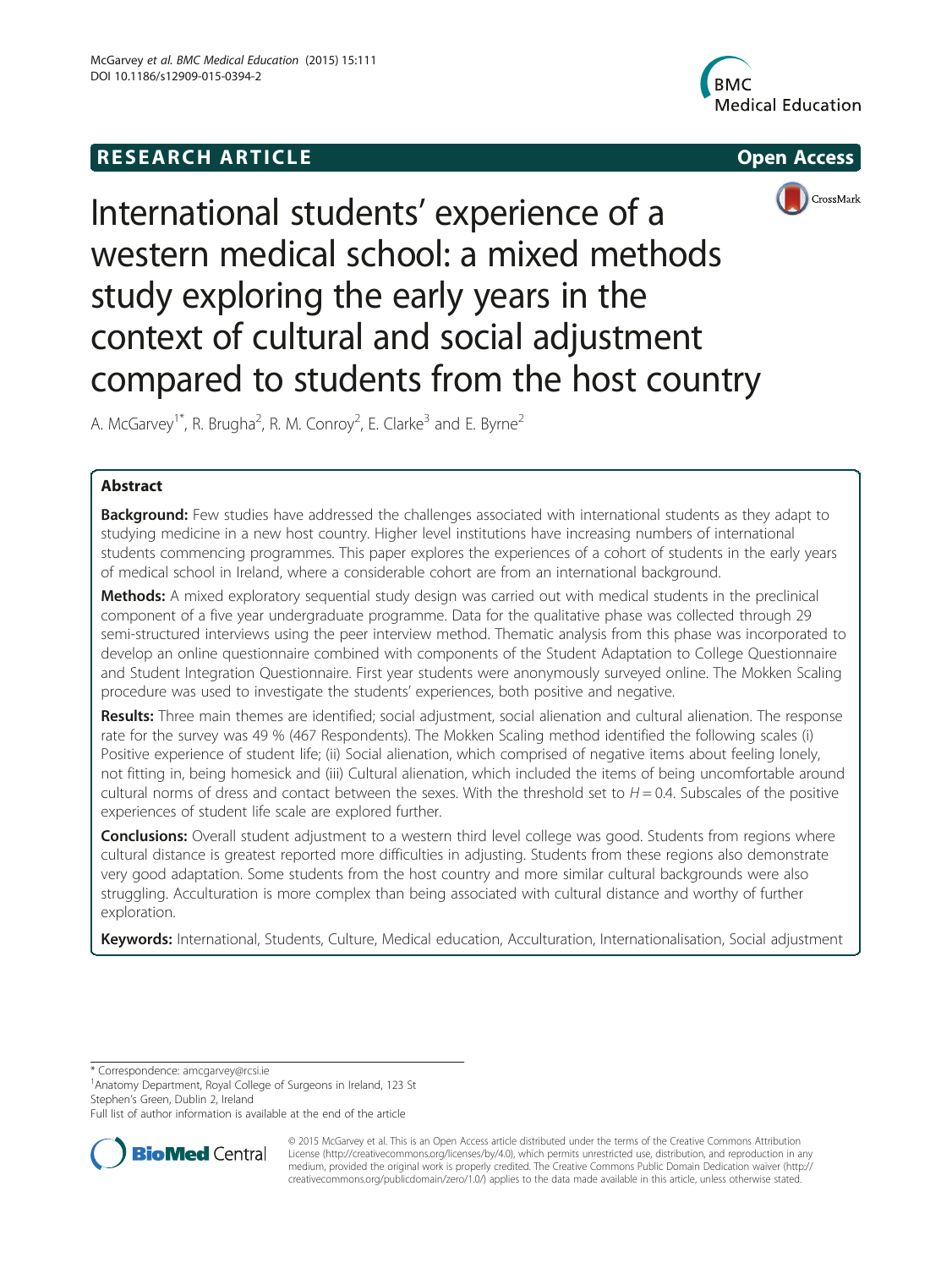#### Background

Global student mobility is a rapidly growing phenomenon that has had a major impact on the management of students and institutional resources across the world [[1](#page-12-0)–[3](#page-12-0)]. The number of students travelling to another country for higher education has increased by 65 % since 2000 amounting to 3.3 million students globally [\[1](#page-12-0)–[3\]](#page-12-0).

Acculturation is the process whereby change takes place as a result of two or more cultures coming into contact [[4\]](#page-12-0). Acculturation occurs among international students as well as with the host culture. It is acknowledged that moving to a foreign country can bring a number of challenges and international students may experience stress and adjustment issues from life changes in the acculturation process [\[5\]](#page-12-0).

Berry describes a stress and coping framework to explain factors that affect acculturative stress and adaptation and describes psychological acculturation as a significant life changing event [[5, 6](#page-12-0)]. These changes are assessed by the individual and may be perceived as benign, or as opportunities, and hence not a stressor; or they can be viewed as difficulties and hence as acculturation stressors. These stressors may be low for the individual if they have appropriate coping strategies; if the coping strategies are not sufficient then the acculturative stress may be higher and potentially could present as depression or anxiety. Individuals who share a cultural heritage or who are settled in a common society do not necessarily experience or navigate or adapt to acculturation in the same way [[5](#page-12-0)].

A significant body of research indicates that international students encounter life changes as a result of undertaking their education in a different culture. The changes can become stressors or hassles as termed by Safdar et al. [[7\]](#page-12-0), if they are described by the students as being a difficulty. A large number of studies have looked at student retention in higher education. Tinto [\[8](#page-12-0)] in particular addresses the need for students to participate in student culture, both inside the learning environment and outside in order to integrate socially. Baker and Sirkyk [[9, 10](#page-12-0)] have also identified social and academic integration to have a positive influence on student performance. They identify four concepts in academic integration: academic, social, personal, and emotional adjustment and attachment. Social adjustment describes how students manage sociocultural demands, such as making friends. Personal and emotional adjustment looks at psychological and physical distress while adapting to the new academic challenges or lifestyle. Attachment looks at the affiliation to institutional goals.

More recent research indicates that social networks of students have a large influence on how first year students adapt to their new environment  $[1, 3, 11-13]$  $[1, 3, 11-13]$  $[1, 3, 11-13]$  $[1, 3, 11-13]$  $[1, 3, 11-13]$  $[1, 3, 11-13]$  $[1, 3, 11-13]$  $[1, 3, 11-13]$  $[1, 3, 11-13]$ . Russell at et al. [\[1](#page-12-0), [14](#page-12-0)] conducted a large study on 979 international students and reported that 41 % of those students

reported stress either as homesickness, cultural shock or perceived discrimination. Domestic students have been described as needing to focus on social integration less due to the proximity to family and home and indeed habituation to cultural norms [[1, 15\]](#page-12-0). In light of these studies Rienties et al. [[3\]](#page-12-0) have added to the Baker and Siryk concepts by adding five further social integration factors that are targeted specifically at the international student namely; perception of faculty, social support by family and friends, social life, ethnic background and financial support.

In one of the very few papers looking at internationalisation in the Irish higher level context Dunne [[15\]](#page-12-0) investigated the host student experience of international students. He found that the host student differentiates themselves from international students from a national cultural perspective such as language, but also on their overall approach to the higher education experience. Levels of anxiety amongst the host students were identified as reasons to deter them from engaging with international students, perceiving a need to adapt their communication styles, leaving homophilic tendencies to simply override attempts to encourage voluntary intercultural interaction. Homophily is described as "the principle that contact between similar people occurs at a higher rate than among dissimilar people" [[16](#page-12-0)]. It is clear that in order to understand the international student experience the host students' experiences must also be taken into account as a comparator and a potential influencer of the student experience.

The literature to date looks at academic and social integration. However, very little work has been published addressing the experience of acculturation in higher education amongst medical students in particular. Here the dynamic is two-fold in that the students must first learn to adapt to a new host country and higher education. Internationalisation of medical education has been widely reviewed in the context of clinical electives [\[17](#page-12-0)]. The student must also acculturate to the host country's healthcare environment. It is essential that medical educators remain attuned to their diverse students' needs, engaging with their academic environment by adopting appropriate techniques and supports [\[2](#page-12-0)].

Previous research in this College, where the research reported on in this paper was conducted, found that medical students have similar integration issues to those of other international students [\[18](#page-12-0)]. Preliminary focus group studies revealed a number of concerns raised by the students from different cultural backgrounds. These included: alcohol consumption, challenges interacting with the opposite sex, independence, the 'real' Ireland as opposed to the perceived, traditional practices, perceptions of failing or poor academic attainment, and challenges with English as a second language. There is a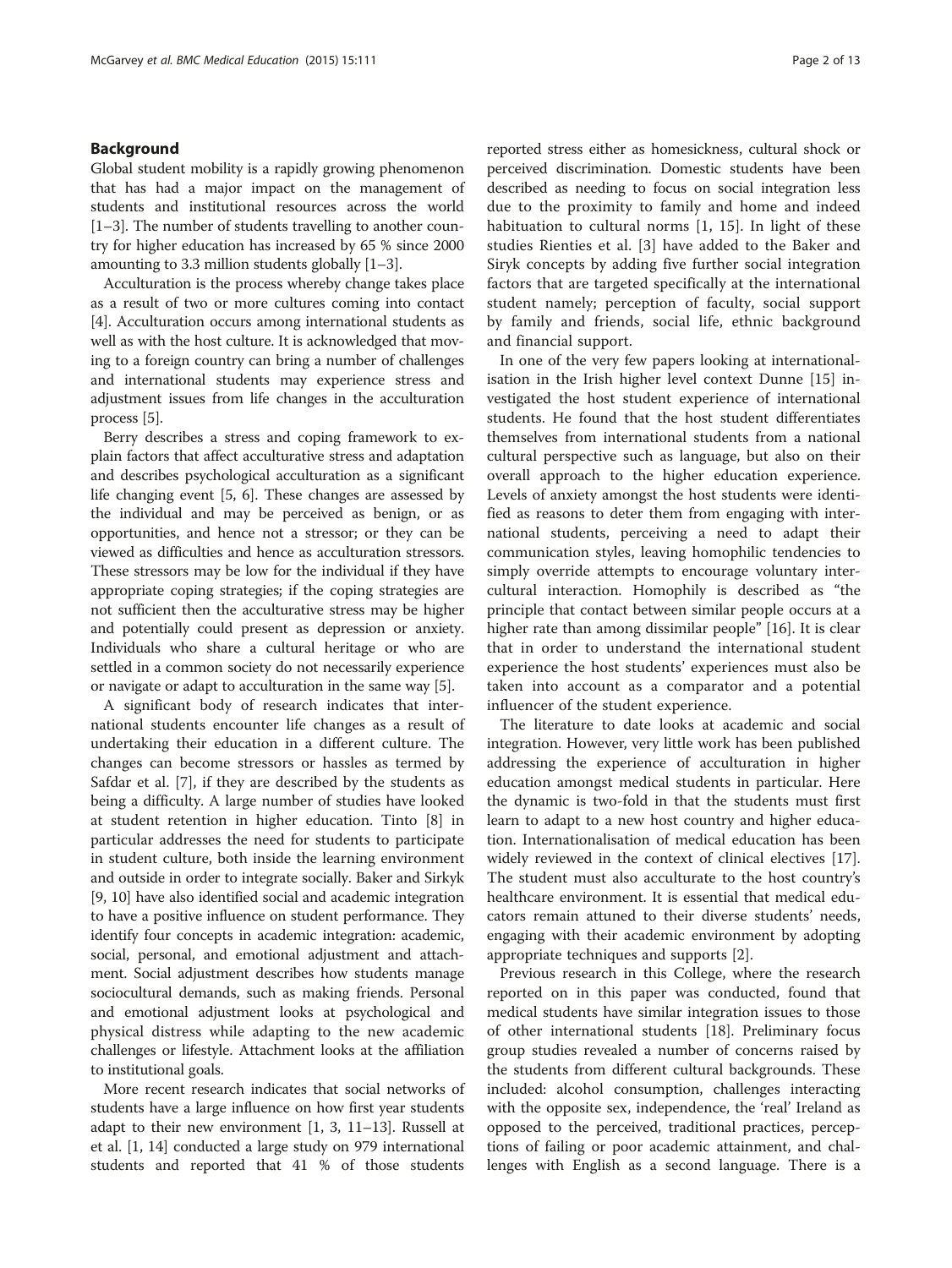need to further understand the experiences of the medical student as they adapt academically and socially within and outside of the higher education institution. Pre-clinical and clinical experiences are likely to cause different adaptation and integration challenges. This study explores the experiences of international students during their early years in the context of cultural and social adjustments.

A number of previous studies investigating international student cohorts have consisted of students mainly from one other continent, for example in Australian studies where the international student body is predominantly Asian in origin [[1, 2](#page-12-0)]. The medical school in which the present study has been undertaken accommodates students with a greatly diverse international representation and is therefore well placed to look at the student experience and reactions from many parts of the world using the host students as a comparator. It reports on the challenges faced by these students culturally and socially as they adapt to their new surroundings.

The regional make-up of the medical student body of the medical school where this study was undertaken in the first two years of the direct entry (five year) programme is shown in Fig. 1. A number of activities take place within this higher education institution to encourage social engagement and intercultural interaction. Initial induction programmes occur during week 1 of the programme in year 1. In addition, when students are divided into small groups for projects and teaching purposes, groups are purposely formed to have a cultural mix in place.

# **Methods**

The data reported herein is part of a mixed methods exploratory sequential study design [[19\]](#page-12-0). A preliminary document review of previous focus group discussions conducted in the college [\[18](#page-12-0)], internal documents, such as policies, reports, web sites where available and activities relating to cultural diversity were reviewed before



the study commenced. The study was approved by the RCSI Research Ethics Committee (Reference number: REC566bb).

#### Data collection (phase 1)

Sixteen Year 2 medical undergraduates were recruited to conduct 31 peer interviews with Year 1 students. A shared cultural identity or commonality between interviewer and interviewee can be advantageous in carrying out in-depth interviews [[20](#page-12-0)] and to that end an effort was made, in so far as possible, to match interviewer and interviewee for gender and cultural background. Five broad geographic/ cultural categories, representing the student body makeup were identified – Ireland and Europe, Canada and US, Africa and Caribbean, Middle East and Asia. Diversity of students was sought not to claim generalisability of findings across particular student groups, but to obtain as diverse experiences as possible. The students as mentioned were from diverse backgrounds and had often spent much of their life living or studying in countries other than their home country (Table 1).

Year 1 students in their first semester were recruited as interviewees. A detailed information sheet and copy of the consent form were forwarded to the interested students. The final number of Year 1 volunteers was 31 (Table [2\)](#page-3-0). Both interviewers and interviewees were recruited following presentations to the classes outlining the project, the process of peer interviewing and their specific roles. Volunteer interviewers  $(n = 16)$  attended one or two half-day training workshops.

Semi-structured student interviews were completed in the college, a familiar place to all those involved, in Month 3 of their programme. Questions were devised based on previous work as described above [[18\]](#page-12-0) with input from the peer led interviewers. Interviewer/interviewee students were paired by one of the researchers based on gender and self-declared cultural background/ country of origin and every effort was made to achieve as appropriate a match as possible. While exact cultural matching was not possible in all cases, all interview pairs were matched for gender. A total of 29 recorded interviews were obtained over the two-week period. All Year 1 students were given the option of reviewing/amending the transcripts of their interviews, an option of which four students availed. Consent forms were signed by the interviewees both prior to and following the interview.

**Table 1** Final profile of year 2 student interviewers ( $N = 16$ )

|                    | Ireland<br>and FU |    | Canada Africa and Middle Malaysia<br>and US Caribbean | East | and Asia | Total |
|--------------------|-------------------|----|-------------------------------------------------------|------|----------|-------|
| <b>MFN</b>         |                   |    |                                                       |      |          |       |
| WOMEN <sub>2</sub> |                   | -3 |                                                       | 2    |          | 11    |
| Total              |                   |    |                                                       |      |          | 16    |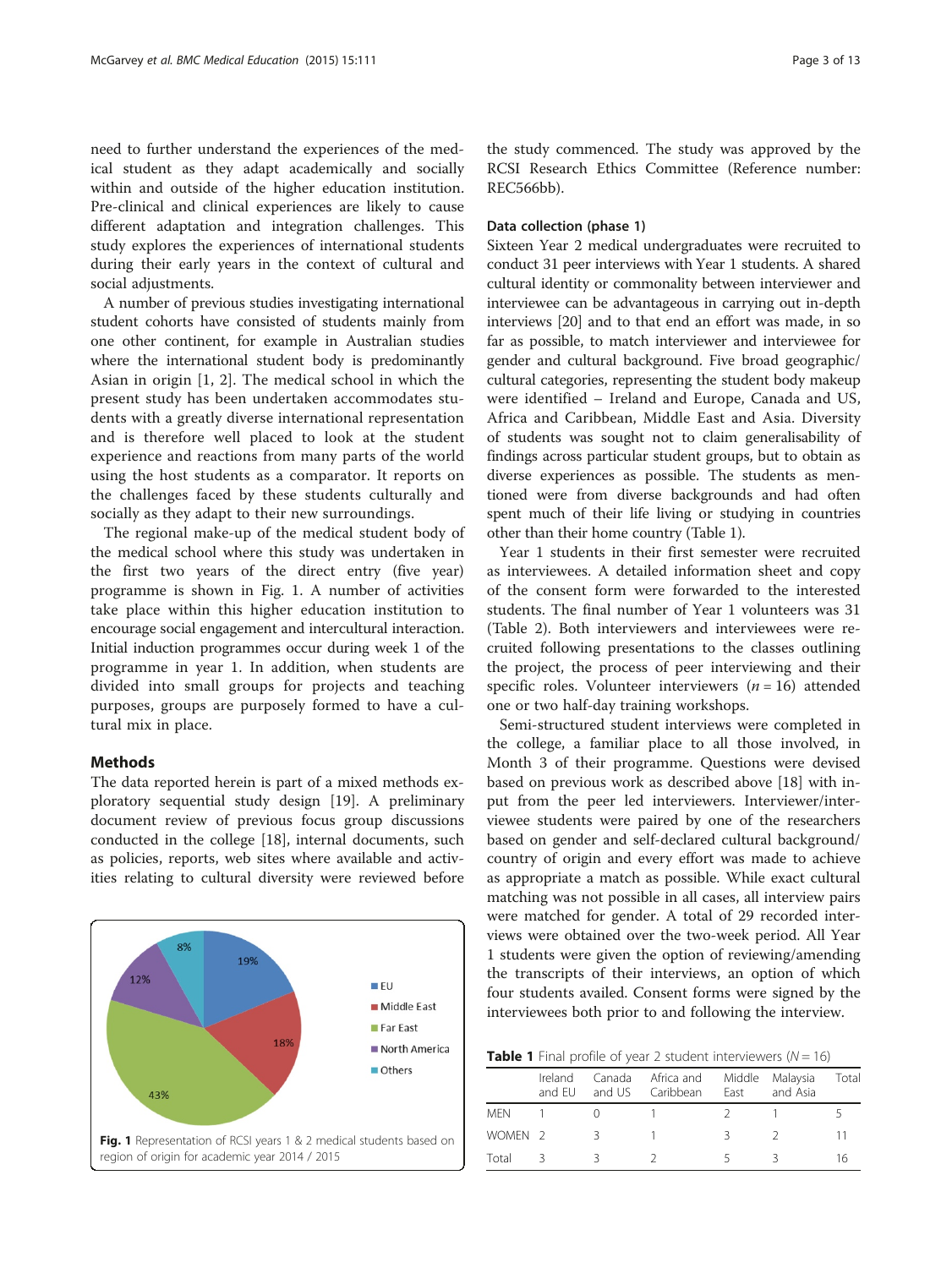|              | Ireland and EU | EU | Canada and US | Africa and Caribbean | Middle East | Malaysia and Asia | Other | Total |
|--------------|----------------|----|---------------|----------------------|-------------|-------------------|-------|-------|
| <b>MEN</b>   |                |    |               |                      |             |                   |       |       |
| <b>WOMEN</b> |                |    |               |                      |             |                   |       |       |
| Total        |                |    |               |                      |             |                   |       |       |

<span id="page-3-0"></span>**Table 2** Profile of year 1 student interviewees ( $N = 31$ )

Three focus group discussions were also held to explore some of the issues raised in the interviews. One Middle Eastern and 2 mixed nationality focus group discussions were conducted.

# Data collection (phase 2)

For phase 2 of the study, an online survey was conducted twelve months after the initial interviews. This 81 item survey comprised three elements as outlined below  $(i - iii)$ :

- (i) Student adaptation to College questionnaire The student adaptation to college questionnaire (SACQ) [\[9](#page-12-0)] is composed of 62 items and divided in to four scales; academic adjustment, social adjustment, personal-emotional adjustment and attachment. For the purposes of this study only social adjustment and attachment were included. The remaining categories were not included as the focus was on student adaptation to a new social context.
- (ii) Social integration questionnaire Student social integration was measured using the Social Integration Questionnaire (SIQ) [[3\]](#page-12-0). This tool consists of 15 items divided into four constructs; perception of faculty, study support, students' satisfaction with social life, and financial support.
- (iii)Phase 1 qualitative findings Based on thematic analysis from the peer interviews 35 additional questions were included to assess the representativeness of the qualitative findings that were not covered by the other questions. The additional items addressed demographic issues, language spoken amongst family and type of second level school attended, identified ethnicity, preparation for moving to Ireland, usefulness of support systems developed within the college for induction purposes, homesickness, attitudes toward alcohol, and experience of discrimination.

The questionnaire was piloted with the assistance of senior medical students. Minor changes were then made to the survey prior to launch. Students from the first year and second year of the programme were invited to participate in the survey. The Student Union supported the study and an online video was made where staff and students encouraged student participation. The survey was run over a two week period with three invitations

from one of the research team to the students to complete the survey using Survey Monkey. Anonymity was guaranteed.

# Data analysis

#### Phase 1

The individual interviews were transcribed and coded in NVivo 10 initially using the main headings from the interview topic guide. The first 10 interviews were coded separately by two members of the team and then reviewed to revise the coding schema. A number of inductive codes were then added to the previous themes derived from the interview topic guide. All the interviews were then coded using the revised coding scheme.

## Phase 2

The questionnaire included groups of items written to tap different aspects of the student experience. A Mokken scaling exercise was performed on the items. Mokken scaling begins by selecting the two items with the greatest consistency – the fewest Guttman errors. It then adds further items, minimising the Guttman errors until no further items can be added without bringing the consistency of the whole scale below a specified threshold. In scale construction, the minimum threshold is usually set at a Loevinger H value of 0.3. The H coefficient is a measure of the amount of Gutman errors in the scale compared with the amount that would be expected by chance. A H of one means that there are no Guttman errors, while a score of zero means that the errors are equal to what you would expect by chance. When the Mokken procedure has created a scale, it then examines the item pool to see if further scales can be constructed with the remaining items. It halts when there are no more items that seem to scale together [[21](#page-12-0), [22](#page-12-0)].

Scale scores were calculated for the scales identified by the Mokken procedure. Differences between groups on these scale scores were examined using OLS regression with robust standard errors. Irish students were used as a baseline with other student groups entered as dummy terms into the regression model. Where scale scores were markedly skewed, Poisson regression with robust standard errors was substituted for OLS regression [\[23](#page-12-0)]. The distributions of individual scale scores are shown as strip plots with aligned boxplots showing summary quantiles for each group.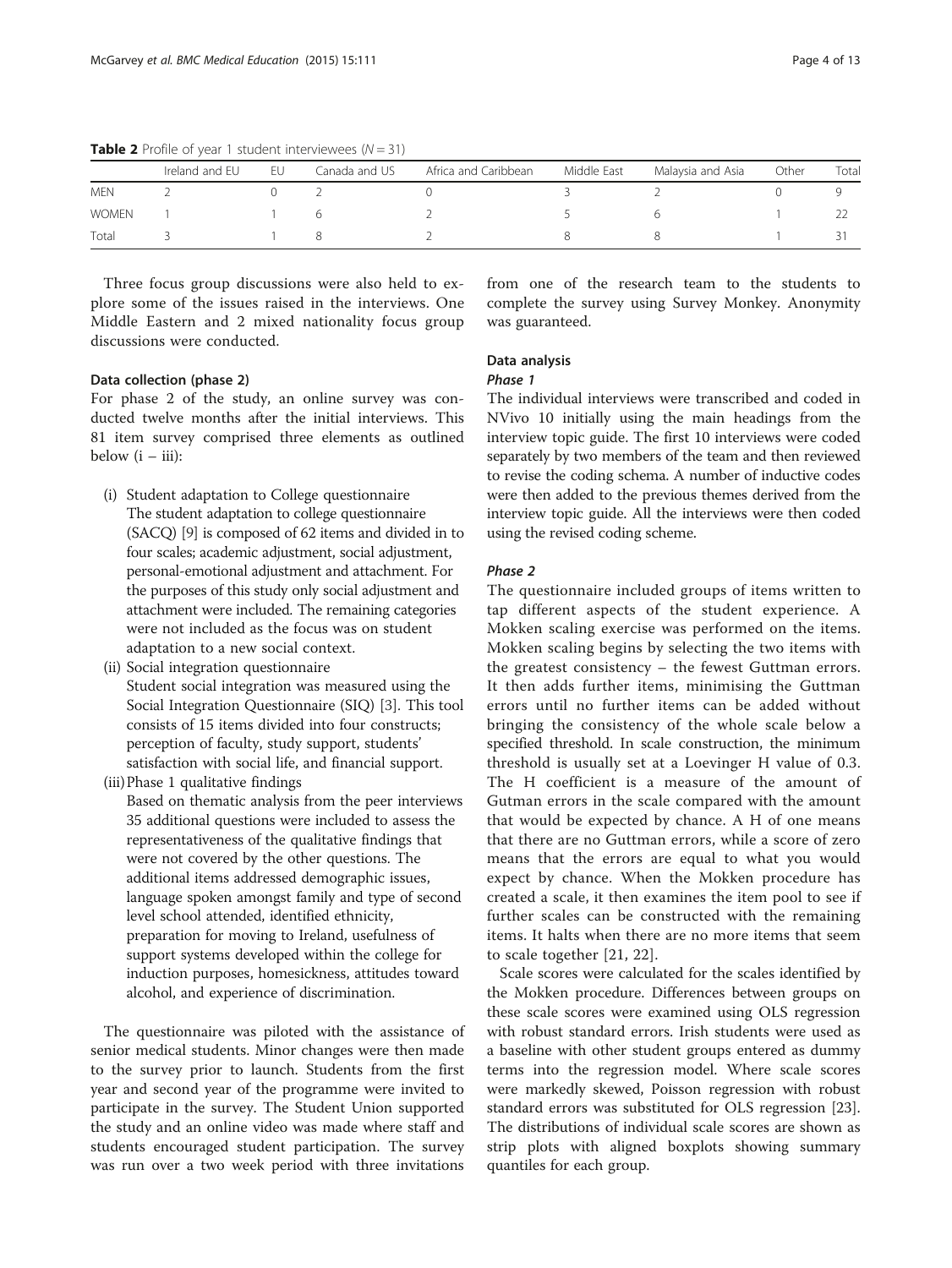# Results

To facilitate ease of understanding the results from phase 1 and 2 are presented separately using the categories

- 1. Social adjustment
- 2. Social alienation
- 3. Cultural alienation

Other areas of interest will also be presented in the quantitative findings

# Phase 1

As mentioned above 29 interviews were recorded, transcribed and thematically analysed.

# Social adjustment

# Independent living

Though it was common that students had some problems adjusting to a new life in Ireland, for a number of students the problems were minimal or non-existent. Much of this can be attributed to having lived away from home before or having family visit or living close by.

I lived in America for a long time so coming to Ireland wasn't such a huge shock. It was different because I spent my teenage life in XXXX and it's very conservative and segregated and the whole lifestyle is different. I liked it when I came to Ireland. I liked it a lot because it reminded me of when I was a kid (JC29)

However, what was more common was that many students found it difficult to balance their time between studying, their social life and managing their household affairs. This applied especially to those students who have moved away from home for the first time.

In hindsight it seems pretty minor but at the time, I'd never done my own laundry, bought my own groceries, cooked my own food before moving over here and I think those three things were a kind of a hit in the face. Doing your own laundry, it took a while to find a schedule to always have clean clothes and you know, buying groceries. There are times when you go to the fridge and it's empty and it sucks. There's no worse feeling than that. So it was like, being on time about getting groceries, making sure you had food in the house and clean clothes. That was probably the thing that I stumbled up on the most  $(JC21)$ .

#### Homesickness, loneliness and depression

Most of the students interviewed missed home at some stage of their time in Ireland. This was either when they arrived first or on particular occasions, such as when they were sick, eating meals or during exams. For some

the level of homesickness decreased overtime, but for others the longer they stayed the more homesick they got.

Well I guess every day I think of them sometimes. Especially when I'm eating or cooking with my friends. I want to eat my mum's food and eat with my brother.... It's better but it's still kind of upper. .... I just keep thinking about them and sometimes I just can't concentrate (on study). .... I don't think I've overcome it. I'm kind of stuck (JC19).

However, quite a few students did not feel homesick at all

For most of the time since I was 16 each time I'm back home, it's for a holiday. I tend to associate home with holiday and relaxing so whenever I'm stressed I do miss home. … When I left home when I was 16 I wasn't homesick at all. I was just so excited to be leaving the country (JC23)

Many students felt very lonely, not just homesick. Against their own expectations, some even become quite depressed.

It was very hard. I'm the eldest of my siblings so I'm very used to taking care of myself and other people but still, being alone, not knowing who to be friends with, I was on survival mode. … What I struggled with most was emotional, being with friends, it's really bad when things take you away from your study. They're not supposed to but study shouldn't take all of your life either. There has to be a balance (JC29).

## Making friends

Making friends was seen as one of the main factors affecting settling in. Most of the young adults interviewed had left behind friendships and social networks built up over many years and the task of making new friends was daunting. Some of the international students felt that it was easier to make friends with other international students as there was a common bond in transitioning. This group felt that the need they had for more intense relationships was something Irish people wouldn't understand as they had their established social networks which they did not have to leave behind.

Just the friends you make here, they understand what you're going through. A lot of them are foreign students. They're also struggling, don't know anyone or know what's going on at all. So the friendships, the intimacy or closeness is just so much stronger than I would ever have experienced before. … The Irish, they just think you're crazy. You want to plan or hang out and they have family and school friends, their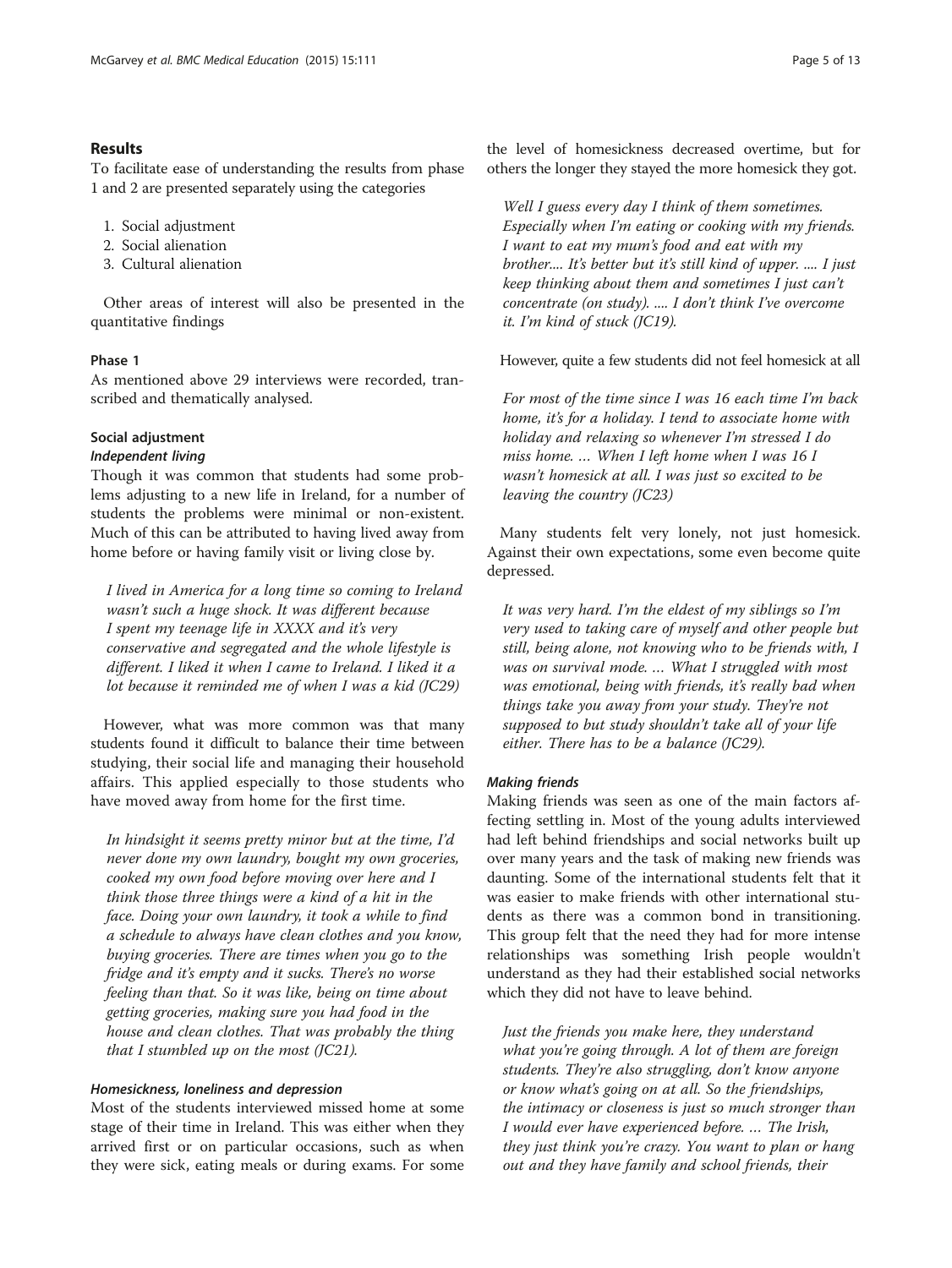whole life, they're like what's the big deal? They have a full life and your life is so empty (JC8)

For some they hadn't expected how long it would take to make close friends.

Well it's been a long time since I had to make new friends, I've been at home for so long. I think that was a bit intimidating and figuring out how to make friends and starting over. And also being a bit older in my year, it's taken some time …(JC6)

# Social alienation

# Freedom of expression and friendliness

In general, students found Irish people to be friendly and welcoming. However some students expressed suspicion of this in the beginning.

…so you come over here and everyone's really nice and you're like what, what is this business? (JC9)

Students also felt that Ireland was open and accepting of differences.

I've noticed that in Ireland people are more open to differences, they're ok. They're very, very friendly. .... Ireland is really open. I think if you asked this question in another European country people would be like, yes and no. Ireland is really open to a lot of different cultures. You see a lot of Spanish and French people here. I think they're very open about it (JC29).

For some there was the freedom of airing opinions and views without fearing repercussions from what they said.

Even though in XXX it's a democratic country, it's a social thing. You don't want people to look at you. Here it's like, especially when things that are taboo in XXX they're acceptable here. You wouldn't be bothered mentioning it and you wouldn't be worried about what they might think of you. Are they going to tell it to another person? You don't have to think about that so there are no restrictions (JC13).

# Cultural alienation Personal space

Culturally, personal space is viewed differently. There was significant discomfort, and an awareness of the discomfort caused to others, in terms of acceptable closeness, such as how close to sit to another person, or physical contact with another person, such as hugging, shaking hands and kissing. Underlying the cultural implications of personal space were gender and religious dimensions– notably, issues with closeness of physical contact between sexes amongst Islamic students.

The only thing that used to make me feel uncomfortable is the fact that people will sometimes just invade your personal space. You're like no, just step a little bit further. …I remember I was talking to someone and this guy wanted to pass, he didn't even ask me to move and he just passed and he was too close to me and I was like, don't get too close. I didn't say anything. You just get used to it. (It wouldn't happen in XXX… You'd get slapped. If a guy did that he'd get slapped (JC13).

Many of the students were aware of differing practices among students regarding hugging or shaking hands. Students were aware that by not accepting a hand shake they might be viewed as discourteous or rude and so for many they shook hands when needed. Others reported simply forgetting at times that their friend would not be comfortable shaking their hands or not that welcoming of a birthday hug.

When I first came here and guys want to shake hands with me. ... ... I can't really. They ask why - for an explanation of it. I didn't really experience it my first time. …… The culture here is to shake hands. If they are in front of other people I just, to respect them, I just do (JC24).

Some of the students were happy to experience the differences and change practices while in an Irish environment. For others this would make them feel uncomfortable and they wished to maintain their own cultural practice regarding personal space whilst in Ireland, but sometimes felt that they were misunderstood.

They don't see why you cannot join a party even though you don't drink. There are more things you have to consider. I can't mix around, I can mix but not a lot of touching. We prefer not to mix (JC30).

#### Inappropriate behaviour, attitudes and practices

Generally the students had not experienced discrimination in college. There were some instances described and in many cases students mentioned experiences of other students. These included not being treated well in restaurants; comments made or being shouted out on the street; bad experience of physical confrontation on the main city centre streets at night, and; snowballs being thrown at them.

In Dublin there was one incident where a gentleman was rude. I was with my friends and they wore the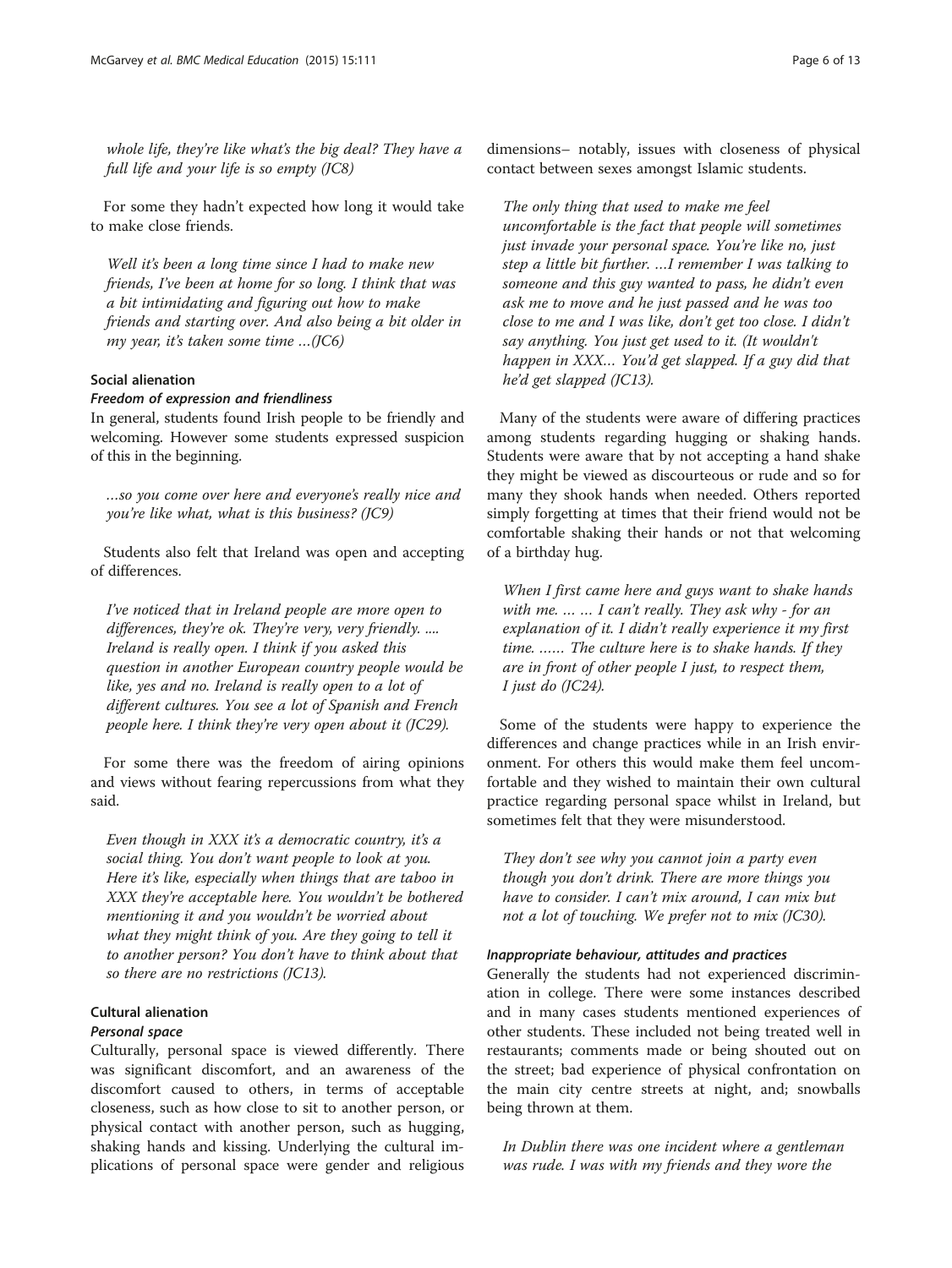Hijab. He wasn't very nice. …… It was at a restaurant, he was a waiter. Just the way that he threw the menus, he wouldn't explain it. He was rude when I asked anything about it, that sort of thing (JC22).

However, what was interesting was that the above events were not viewed by respondents as serious. What was more upsetting for the students was when they experienced misunderstanding or discrimination from by their peers or people they felt were their friends.

… there was this one night the other nationalities were going to a club and I decided to say no and they say, you're boring, what are you going to do, stay home and study? It's not that. I just don't go to clubs (JC30).

# Dress

Students felt comfortable wearing the clothing of their choice or culture and were also comfortable with what other students wore. There were instances outside college, mentioned above, where comments had been made or shouted out by passers-by regarding their dress.

During the Aidilfiltri  $^1$ we used to wear something called Baju Kurung, but there is an Irish word for it. There is a skirt. We wear our pants and we wrap our waist with a short skirt and it's not a skirt actually but when I pass through XXX Street there is an old guy say, nice skirt man. I don't think it's offended me but if that can be included as culturally inappropriate. (JC28)

In many cases international students were relieved at the clothing worn by people in Ireland.

I think just expecting their appearance, their clothes and costume. Maybe they are more open and sexy but it's not. When I first come here it was cold so maybe they're not sexy, just normal (JC15).

# Phase 2

There were 467 participants in the online survey. All but 69 (15 %) were from second medical year (Fig. 2). There is an almost 50/50 male: female ratio overall, but this conceals significant regional variation. Women outnumber men for all regions except the Middle East, where the 74 % of the students are men. The opposite ratio was found among Malaysian students, where only 38 % of the students were men (Fig. 2). These percentages are similar to those of the student body of the college as a whole.

# Participants

The initial Mokken scaling procedure was conducted with a scaling threshold set at  $H = 0.3$ . This produced three scales:

- 1. Positive experience of student life
- 2. Social alienation
- 3. Cultural alienation

This comprised negative items about feeling lonely, not fitting in, being homesick.

This included the items of being uncomfortable around cultural norms of dress and contact between the sexes.

We reran the Mokken procedure on the items in the first scale, with the threshold set to  $H = 0.4$ , in order to separate out correlated but potentially distinct subscales.

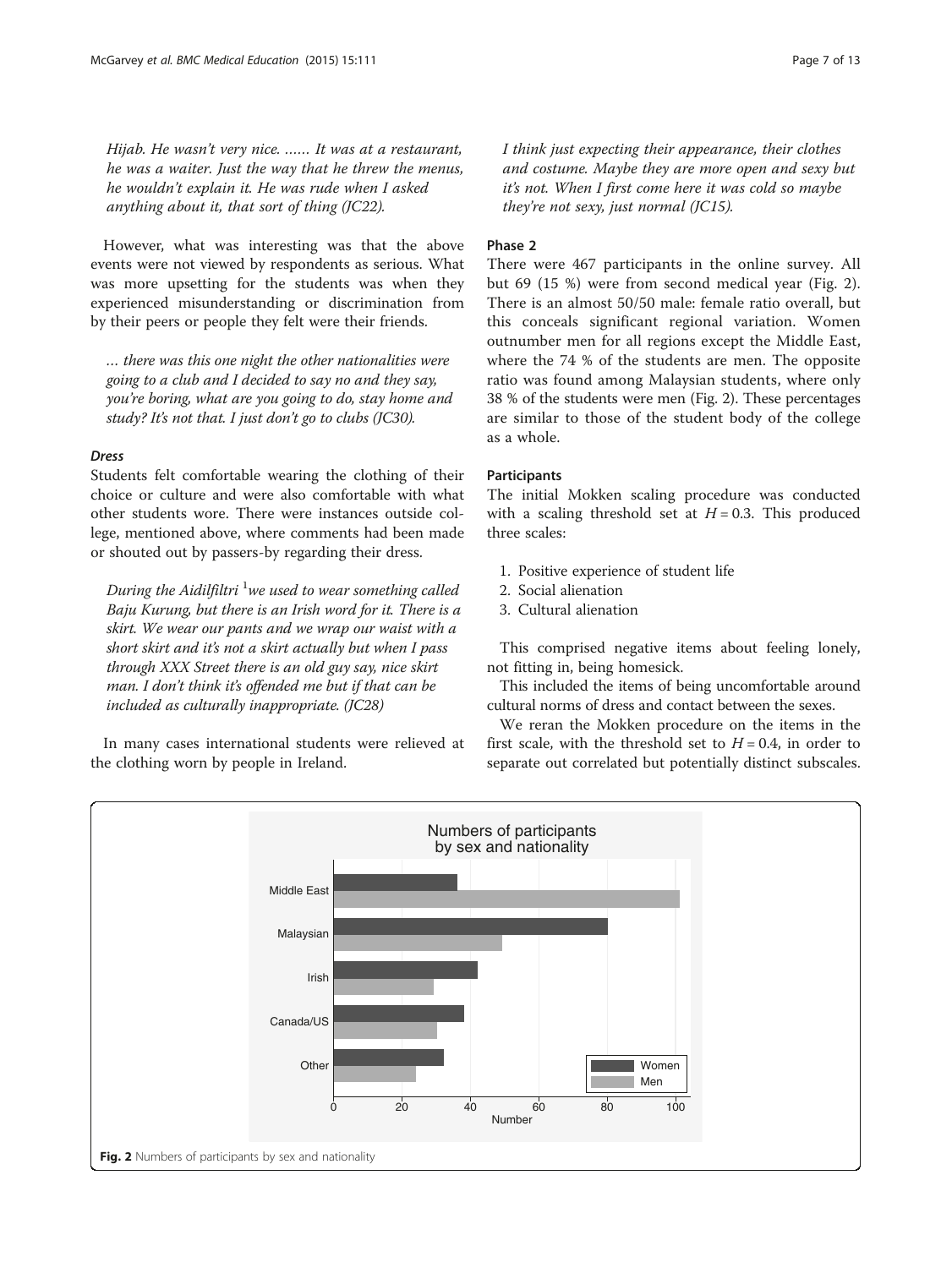This resulted in subscales of the positive experiences of student life scale:

Mokken scaling procedure identified the following subscales

- a. Social adjustment
- b. Careers support from friends
- c. Perceived perception of college
- d. Personal satisfaction with studying medicine

#### Positive experience of student life

It is worth noting that the majority of respondents had a positive experience of student life (Fig. 3). Levels were slightly lower in the Malaysian and Middle-Eastern students, and compared with the Irish these differences were significant ( $P = 0.005$  and 0.041 respectively, using OLS regression). Adjusted for country of origin, there was no significant difference between the sexes.

Social adjustment scores ranged widely, though very few students extended into the lowest end of the range (Fig. [4](#page-8-0)). Taking Irish students as a benchmark, social adjustment was similar in Canadian/US students  $(P = 0.645)$  but was lower in those from Malaysia  $(P < 0.001)$ , the Middle-East  $(P < 0.001)$  and other regions  $(P = 0.013)$ .

Career support from family and friends varied considerably within each student group (Fig. [5\)](#page-8-0). None of the groups, however, differed significantly from the Irish students in their levels of support (OLS regression, robust standard errors).

Most students were happy with their choice of college (Fig. [6](#page-9-0)). Two differences emerged in scores: men had lower scores than women  $(P = 0.003)$  and Malaysian students had lower scores than the Irish (as a baseline group,  $P = 0.001$ , OLS regression, robust standard errors). None of the other nationalities differed from the Irish.

# Social alienation

The Irish students are a convenient benchmark for the social alienation scores (Fig. [7](#page-9-0)). Three quarters of Irish students fell into the very low category. By contrast, the scores of all other groups were very different to those of the Irish. In approximate terms, 75 % of students from other countries felt a level of social alienation that would be experienced by only the most alienated 25 % of Irish students. All nationality groups scored higher on social alienation than the Irish students  $(P < 0.001, OLS$  regression with robust standard errors). There was no difference in social alienation scores between the sexes adjusted for nationality ( $P = 0.51$ ).

Alienation from western cultural values around gender and dress was predictably higher in Middle-eastern and Malaysian students, though even among these students there is considerable variation, with clusters of scores of zero on this scale (Fig. [7](#page-9-0)). However, in comparison with the Irish students as a benchmark, the difference is again marked, with three quarters of Irish students falling below the 25th percentile of scores for Malaysians or Middle-Eastern students.

# Cultural alienation

Alienation from western cultural values around gender and dress was predictably higher in Middle-Eastern and Malaysian students (both  $P < 0.001$ ), though even among these students there was considerable variation, with clusters of scores of zero on this scale (Fig. [8](#page-10-0)). However, in comparison with the Irish students as a benchmark, the

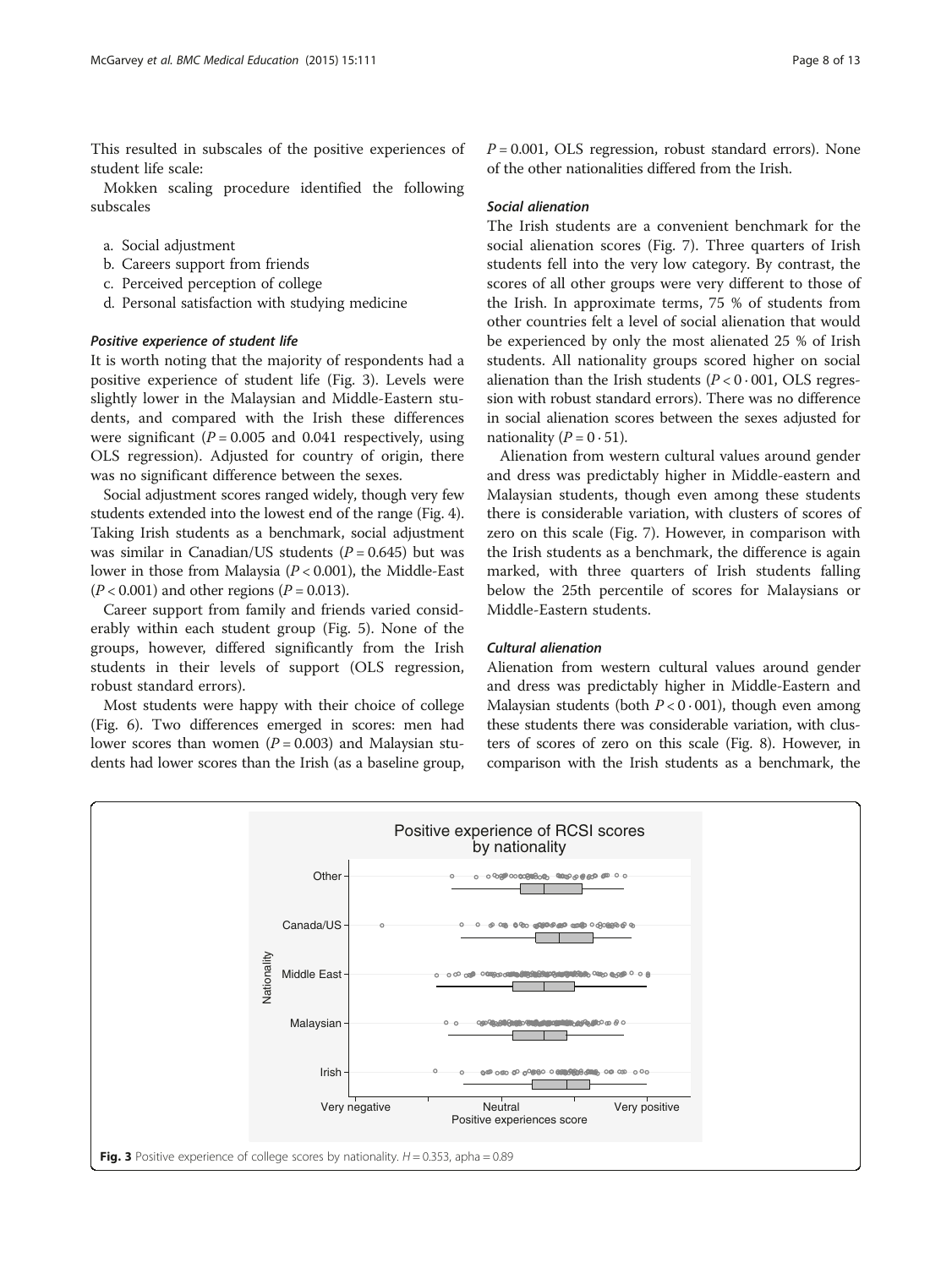<span id="page-8-0"></span>

difference is again marked, with three quarters of Irish students falling below the 25th percentile of scores for Malaysians or Middle-Eastern students. Likewise, scores were higher in students from Canada/US ( $P = 0.014$ , Poisson regression with robust standard errors).

# **Discussion**

As transformative institutions work to ensure appropriate supports, both academic and pastoral, for international students, it is essential that we understand the challenges. These will differ depending on what part of the world the host country is located. This is confirmed

when looking at students' positive experience of the college and the interviewees' comments around the positive environment and lack of discrimination. However, it is important to recognise the potential bias in the study whereby students may have wished to please academic staff implementing the research although measures were taken to address this. It is also worth noting the reported openness and friendliness of the Irish population in welcoming international students. Though there is a lack of formal research, media reports describe Ireland as being among the European countries most open to Muslims ([http://theatln.tc/1AQURvH\)](http://theatln.tc/1AQURvH). Our findings are in keeping

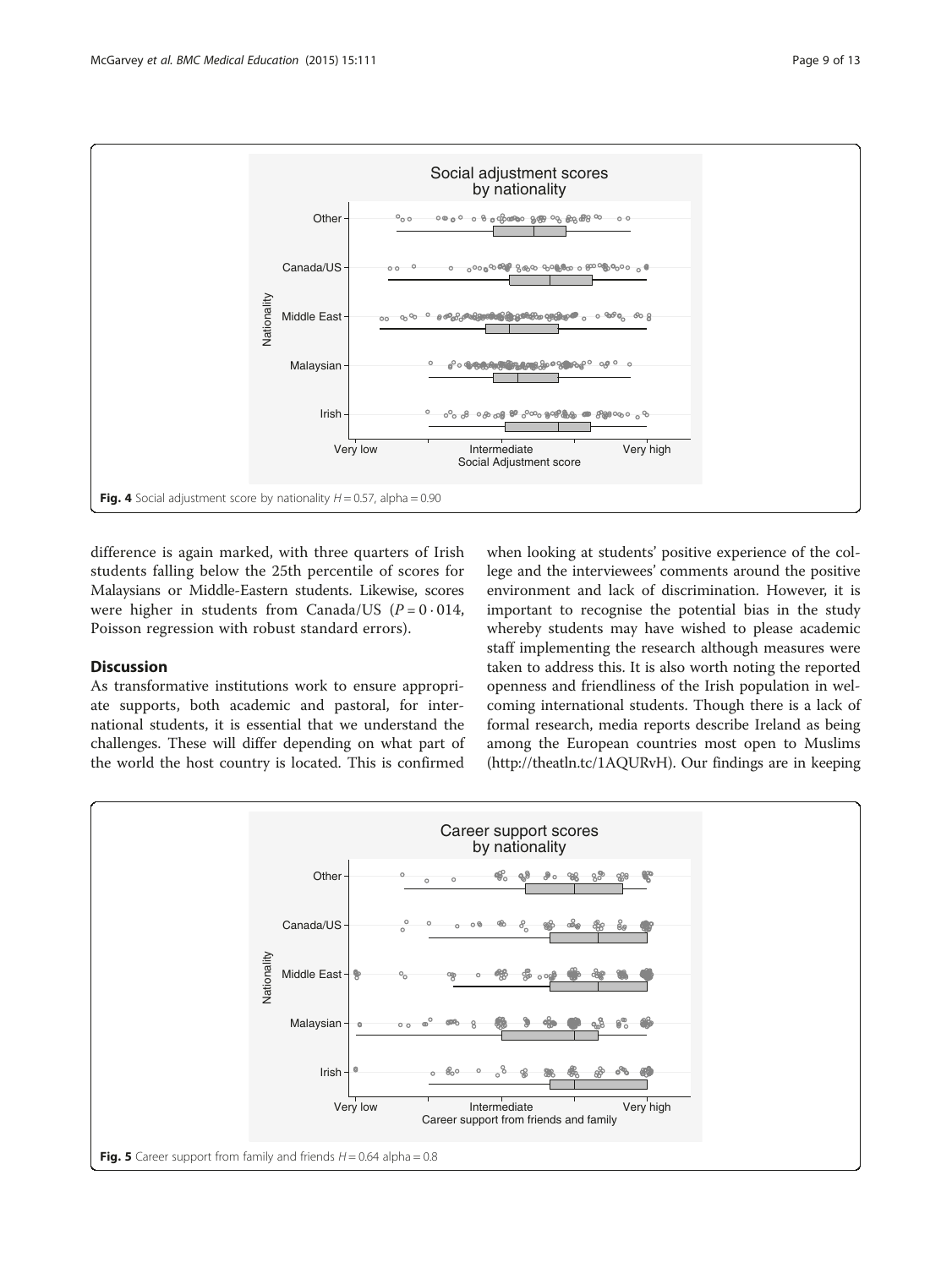<span id="page-9-0"></span>

with a component of the Interaction Acculturation Model (IAM) [[24](#page-12-0)] where the influence of host country attitudes is emphasised in the acculturation process. However, there is unfortunately an element of discrimination described by the students in the interview accounts above that, although not widespread is of concern from a national policy perspective. These accounts are similar to challenges described by international students in other host countries [\[11](#page-12-0)].

With regards to social adjustment it is clear from the interviews that some students were finding this more difficult than others. The discussion around friendships and greater ease in building relationships amongst international students as opposed to host students is in keeping with Dunne's findings [[15\]](#page-12-0). The students themselves see this as being one of the most important factors to help settling in, confirming other research findings [\[1](#page-12-0), [3](#page-12-0), [10\]](#page-12-0). Homesickness is described as a factor of concern for some whilst not for others – the latter being those who are used to living away from home. Again this resonates with some of the acculturation models described above where the same factors can be causes of stress to some and be benign to others [[25\]](#page-12-0) or considered to be minor and manageable stresses to many [\[26\]](#page-12-0).

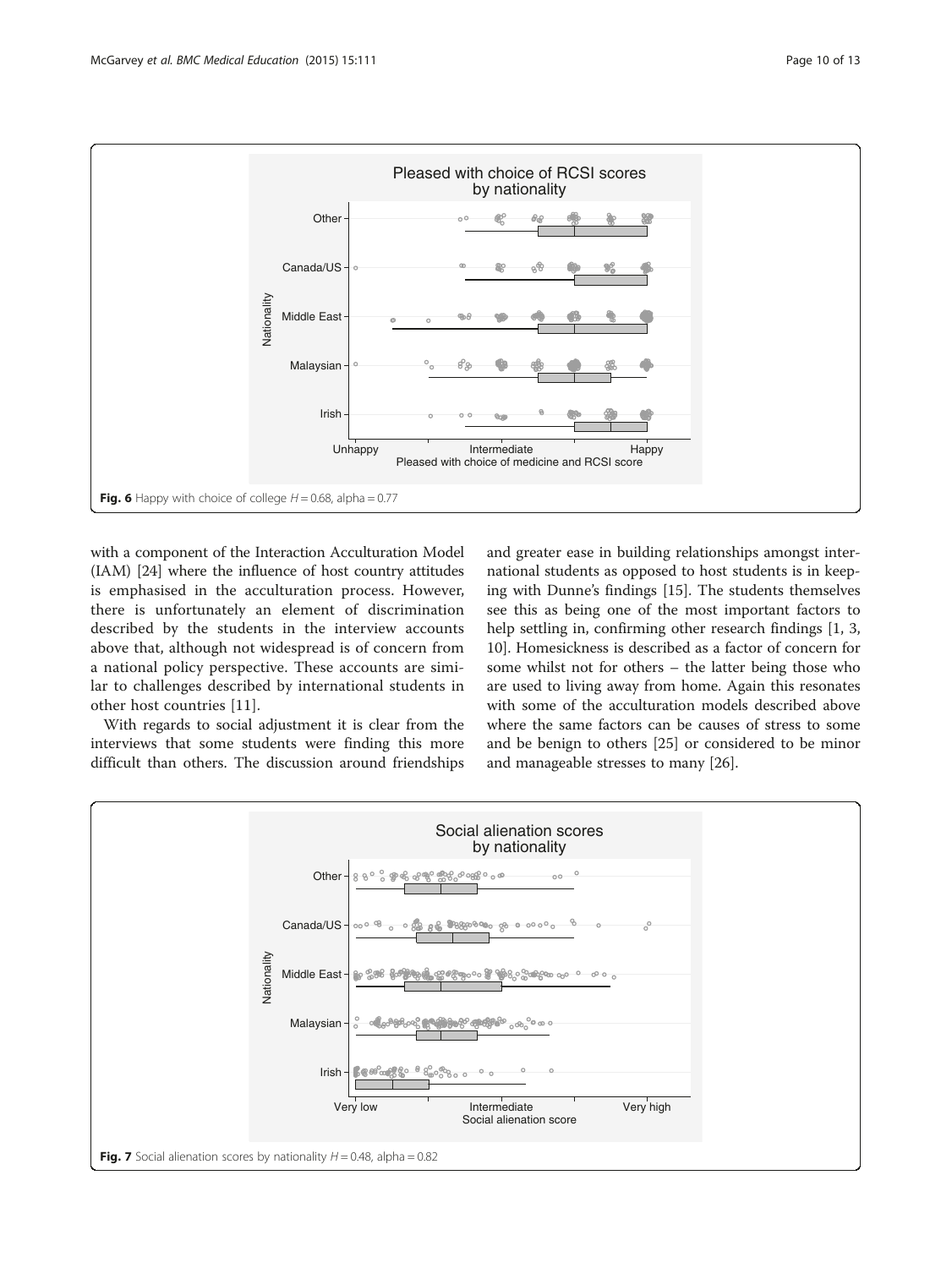<span id="page-10-0"></span>

The results in the social adjustment scale (Fig. [4\)](#page-8-0) range widely with the majority of students in the very high to intermediate scores. It is of note that the students from Canada and the United States are within a similar range to those from Ireland. Those from Malaysia and Middle East are significantly less well adjusted. These broad results are in keeping with Hofstede's outline of cultural distance [\[27\]](#page-12-0) which potentially offers some explanation. However, on closer examination of Fig. [4](#page-8-0), it is clear that there is a wide distribution of results within regional groups. This again alludes to the diversity of individual responses to stressors and/or hassles and individual experiences and abilities to interact with others/adjust to the host environment, and argues that an understanding of cultural adaptation cannot be based on broad-brush approaches. Clearly, there are significant numbers of students adapting successfully. A more in-depth examination of the strategies used by these students is warranted.

Adaptation to cultural norms of the host society or perception of acceptance was explored in both phases. Students generally described feeling comfortable wearing their clothes of choice within college, which is not surprising given the numeric dominance of non-European cultures. They do outline some challenges experienced when the students circulate outside of the College environment. However, freedom of expression and friendliness of the host culture are generally described positively.

With regards to cultural practice and personal space, students described clear challenges with regards to proximity to the opposite sex, hand shaking and hugging. These are areas of concern to some individuals. While others were open to adapting to the host country norms others were very uncomfortable to do so and describe

feeling misunderstood. When looking at alienation from western culture scores by nationality in Fig. [7](#page-9-0), it is understood that cultural values around gender and dress are higher amongst those where the cultural distance is greater, i.e., Middle East and Malaysia, when compared to those students from the host country. It is clear that the majority of international students (75 %) fall below the 25th percentile of scores for Malaysians or Middle Eastern students. Interestingly this is also the case for those students from Canada and the United States where cultural distance could be understood to be similar. There is also a spread of results within the groups, suggesting that factors other than just region of origin; perhaps previous travel as a result of globalisation is playing a role in this case or indicating individual reaction to stressors and hassles.

One also needs to consider how important it is for students to fully acculturate given that they will be expected to return to their home countries post-graduation to practice medicine, which represents the sojourner nature of the international student. Given that this study was conducted on students in the first and second year of a five year programme it would be very interesting to track them longitudinally to assess if the average scores on the cultural and social alienation scales within cultural/ regional cohorts reduce over time as the students adapt to the host culture.

The peer led interviews took place 3 months into the programme. The online survey was run twelve months post the interviews. Hence, first year students were being evaluated at the same time period one year later. We do of course appreciate that the qualitative data and the online survey capture student opinion and information at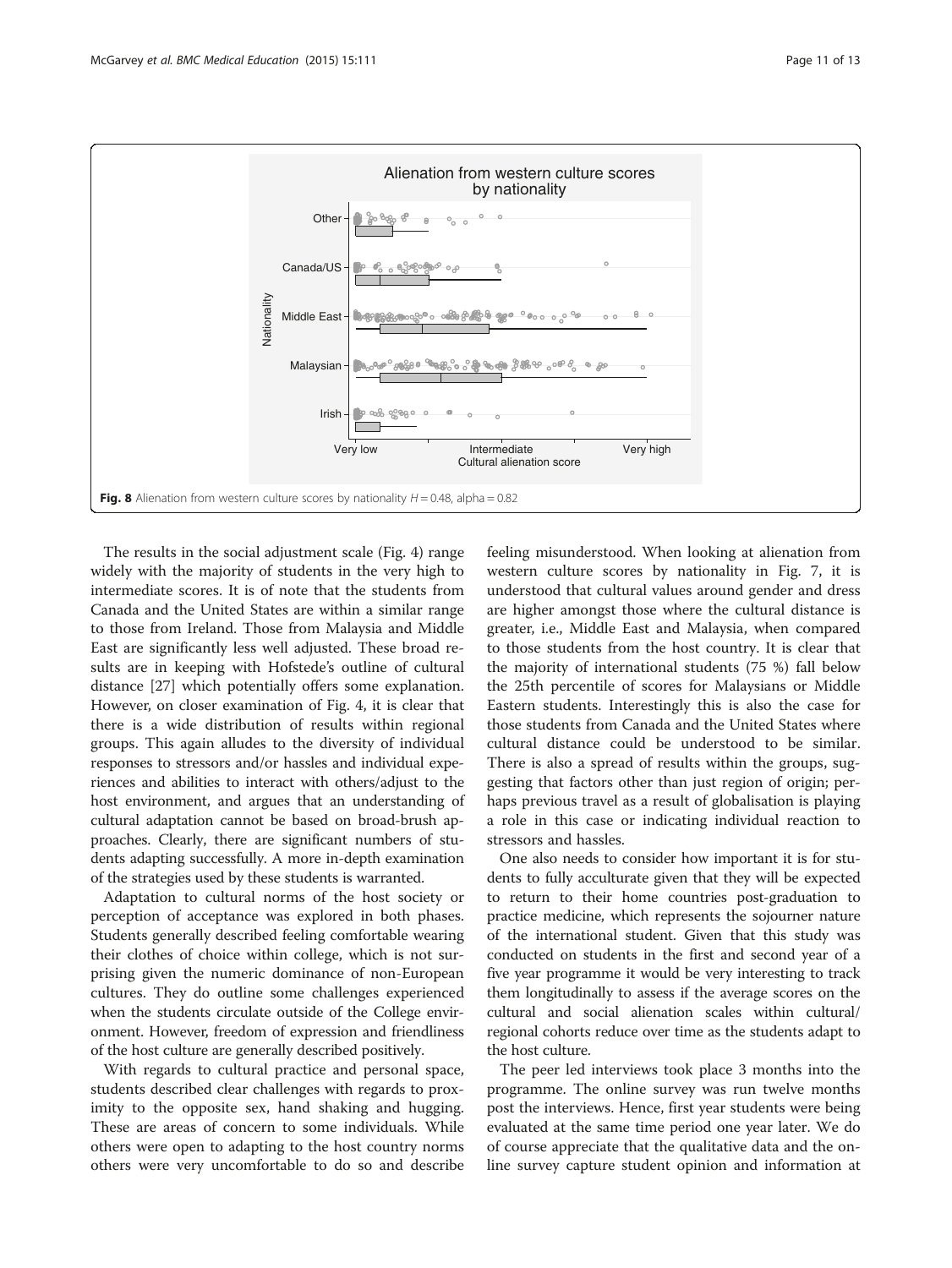one particular time point and does not capture the dynamics of the acculturation process as the student progresses through the programme. Research indicates that students from different cultural backgrounds can initially mix well. However, over a period of time there was a decline in social interaction between cultures. Friendships and social learning were based on the same cultural background [\[28, 29](#page-12-0)]. Hence social adjustment is more of a dynamic than a static phenomenon. This will be particularly the case with this cohort of students as the learning environment will move from a predominantly "classroom" educational environment toward an increasingly 'apprentice' healthcare environment over time.

It will be interesting to follow this group over time in the clinical environment to learn if by continually mixing the students' study groups as is normal practice within this institution, there is an influence on social adjustment or if the results will be in line with previous research findings. Furthermore previous research has demonstrated that when there are large cohorts of students, they tend to make up similar home culture groups. Those students with smaller numbers of co-nationals in the class are however forced to interact more with other cultures - hence potentially increasing levels of adjustment to the host country and they interact more with host students [[30](#page-12-0)]. One theme that arose from the interviews was a strong sense that having large numbers from one international region could act as a barrier to integration – this is supported by previous research findings [[29](#page-12-0)].

The phase 2 analysis demonstrates a clear clustering of students based on nationality though still illustrating a wide distribution within these groups when using the Mokken scales. This supports the argument that there are factors other than nationality influencing students' adjustment to the host society and institution. Some students from countries where cultural distance is considered to be great, e.g., Middle Eastern countries and Malaysia were seen to be as well adjusted to western culture as the students from the host country. There is a need to understand clearly what other factors are involved in determining this. Indeed, this could be a very useful tool for institutions taking international students in identifying those that will adjust well the new environment and those that may be challenged in doing so. Further analysis of the data and research studies are warranted in order to decipher any particular characteristics that aid such adaptation for students.

It is important to point out that for the majority of students the experience in the host institution is perceived by them to be a positive one. Much of the literature discussed the challenges involved in acculturation as opposed to concentrating on the very positive aspect of having an opportunity to travel and learn about other cultures while studying at higher level. The overall findings of this study demonstrate that there are very few students with great difficulties However, a non- response rate of circa 50 % could mean that those students who did not respond to the on-line survey differed in some systematic way to those who did respond. In this the non-responders might have scored higher or lower on the measured scales. The reported findings, demonstrate good adjustment generally. This would be expected given that many of these students are government sponsored students and thus must be competitively among the most academically able and ambitious in their countries. Hence, they have demonstrated strength of character and focus to have been selected to attend a medical school outside of their own country.

#### Conclusions

Overall student adjustment to a western third level college was good. Students from regions where cultural distance is greatest reported more difficulties. It is noteworthy that students from these regions also demonstrate very good adaptation, while some from Ireland and more similar cultural backgrounds were also struggling. It is clear that acculturation is more complex than being associated with cultural distance and worth further exploration.

The responsibility of a third level institution aiming to admit international students is to have the appropriate supports in place to assist those who find challenges and to assist them to manage these in a constructive manner, without expecting full acculturation or assimilation. This again is the mark of a transformative institution prepared to invest in education and supports while maximising the potential to accommodate international students.

This study signals changes to be made to our College Induction Programme, emphasising to students that it is not unexpected for some to have real problems adapting and that they should not be uneasy about coming for assistance. These messages will be replicated in the Personal Tutor Induction Programme and with student welfare officers so staff are primed to ask individual students questions referring to acculturation, e.g., how are they settling in; if there are any particular challenges that they are experiencing; are they making friends with students from their own background and also students from other cultures or countries. The experience here is likely to be similar in some respects in other international institutions - and of value as institutions reflect on the experiences of international students. Modelling good practices in assisting international students to settle into a new environment is an important part of a wider international diplomacy which provides messages for the host institution and region as much as for the incoming students and their host nations. Striving to get it